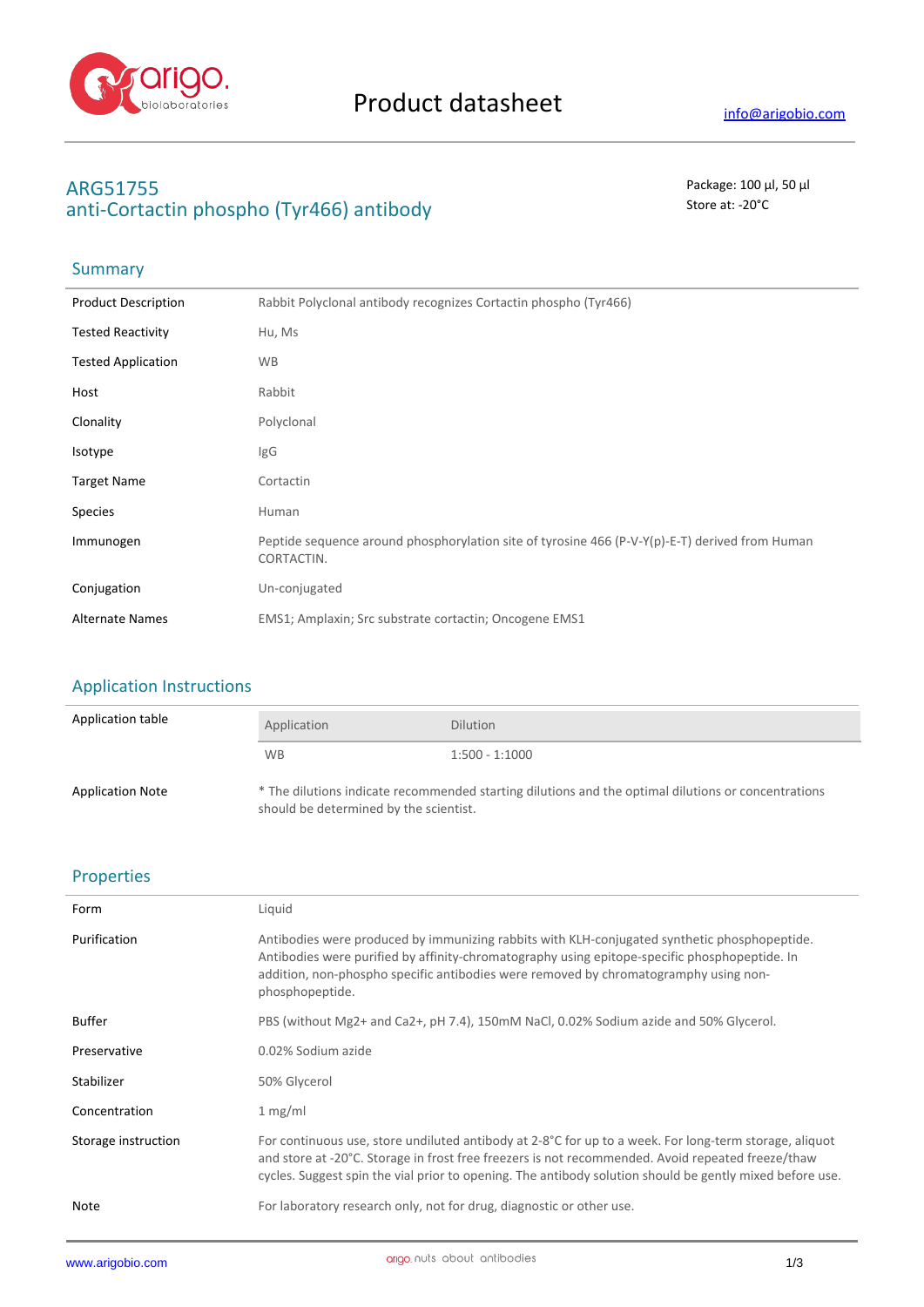# Bioinformation

| Database links | GeneID: 13043 Mouse                                                                                                                                                                                                                                                                                                                                                                                                                                                                                                                                                                                                                                                                                                                                                                                                                                                                                                                                                                                                                                                                                                                                                                  |
|----------------|--------------------------------------------------------------------------------------------------------------------------------------------------------------------------------------------------------------------------------------------------------------------------------------------------------------------------------------------------------------------------------------------------------------------------------------------------------------------------------------------------------------------------------------------------------------------------------------------------------------------------------------------------------------------------------------------------------------------------------------------------------------------------------------------------------------------------------------------------------------------------------------------------------------------------------------------------------------------------------------------------------------------------------------------------------------------------------------------------------------------------------------------------------------------------------------|
|                | GenelD: 2017 Human                                                                                                                                                                                                                                                                                                                                                                                                                                                                                                                                                                                                                                                                                                                                                                                                                                                                                                                                                                                                                                                                                                                                                                   |
|                | Swiss-port # Q14247 Human                                                                                                                                                                                                                                                                                                                                                                                                                                                                                                                                                                                                                                                                                                                                                                                                                                                                                                                                                                                                                                                                                                                                                            |
|                | Swiss-port # Q60598 Mouse                                                                                                                                                                                                                                                                                                                                                                                                                                                                                                                                                                                                                                                                                                                                                                                                                                                                                                                                                                                                                                                                                                                                                            |
| Gene Symbol    | <b>CTTN</b>                                                                                                                                                                                                                                                                                                                                                                                                                                                                                                                                                                                                                                                                                                                                                                                                                                                                                                                                                                                                                                                                                                                                                                          |
| Gene Full Name | cortactin                                                                                                                                                                                                                                                                                                                                                                                                                                                                                                                                                                                                                                                                                                                                                                                                                                                                                                                                                                                                                                                                                                                                                                            |
| Background     | Cortactin is overexpressed in breast cancer and squamous cell carcinomas of the head and neck. The<br>encoded protein is localized in the cytoplasm and in areas of the cell-substratum contacts. This gene<br>has two roles: (1) regulating the interactions between components of adherens-type junctions and (2)<br>organizing the cytoskeleton and cell adhesion structures of epithelia and carcinoma cells. During<br>apoptosis, the encoded protein is degraded in a caspase-dependent manner. The aberrant regulation of<br>this gene contributes to tumor cell invasion and metastasis. Two splice variants that encode different<br>isoforms have been identified for this gene.                                                                                                                                                                                                                                                                                                                                                                                                                                                                                           |
| Function       | Contributes to the organization of the actin cytoskeleton and cell shape (PubMed:21296879). Plays a<br>role in the formation of lamellipodia and in cell migration. Plays a role in the regulation of neuron<br>morphology, axon growth and formation of neuronal growth cones (By similarity). Through its<br>interaction with CTTNBP2, involved in the regulation of neuronal spine density (By similarity). Plays a<br>role in the invasiveness of cancer cells, and the formation of metastases (PubMed:16636290). Plays a<br>role in focal adhesion assembly and turnover (By similarity). In complex with ABL1 and MYLK regulates<br>cortical actin-based cytoskeletal rearrangement critical to sphingosine 1-phosphate (S1P)-mediated<br>endothelial cell (EC) barrier enhancement (PubMed:20861316). Plays a role in intracellular protein<br>transport and endocytosis, and in modulating the levels of potassium channels present at the cell<br>membrane (PubMed:17959782). Plays a role in receptor-mediated endocytosis via clathrin-coated pits<br>(By similarity). Required for stabilization of KCNH1 channels at the cell membrane (PubMed:23144454).<br>[UniProt] |
| Research Area  | Cancer antibody; Signaling Transduction antibody                                                                                                                                                                                                                                                                                                                                                                                                                                                                                                                                                                                                                                                                                                                                                                                                                                                                                                                                                                                                                                                                                                                                     |
| Calculated Mw  | 62 kDa                                                                                                                                                                                                                                                                                                                                                                                                                                                                                                                                                                                                                                                                                                                                                                                                                                                                                                                                                                                                                                                                                                                                                                               |
| <b>PTM</b>     | Phosphorylated by PKN2 at both serine and threonine residues in a GTP-bound Rac1-dependent<br>manner in hyaluronan-induced astrocytes and hence down-regulated CTTN ability to associates with<br>filamentous actin (By similarity). Phosphorylated on tyrosine residues in response to CHRM1 activation<br>(By similarity). Phosphorylated by PTK2/FAK1 in response to cell adhesion (By similarity).<br>Phosphorylated by FER. Tyrosine phosphorylation in transformed cells may contribute to cellular<br>growth regulation and transformation. Phosphorylated in response to FGR activation. Phosphorylation<br>by SRC promotes MYLK binding.                                                                                                                                                                                                                                                                                                                                                                                                                                                                                                                                    |

#### Images